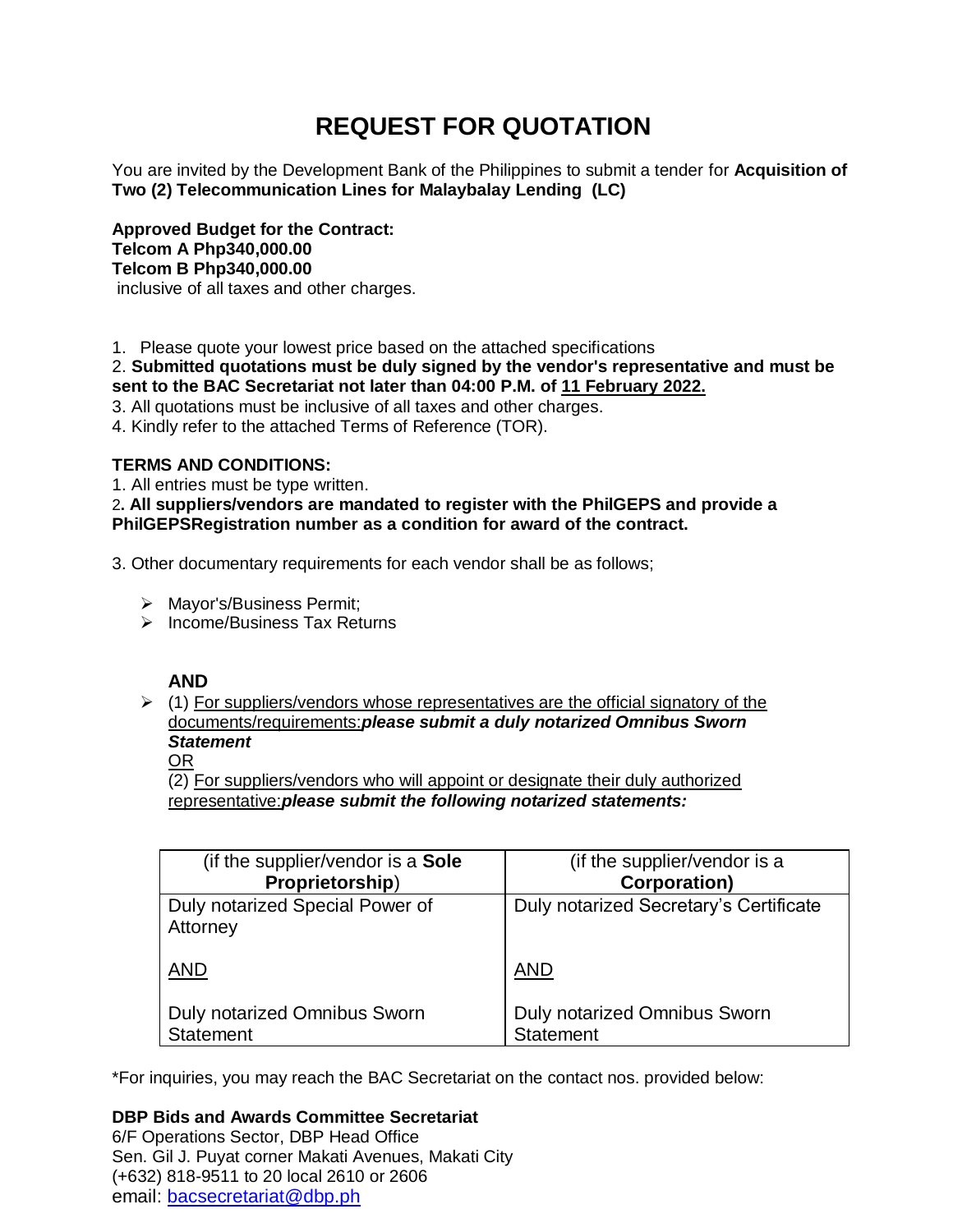## ACQUISITION OF NEW ADDITIONAL AND/OR REPLACEMENT TELECOMMUNICATION LINE/CONNECTIVITY SERVICE FOR THE DEVELOPMENT BANK OF THE PHILIPPINES (DBP)-**MALAYBALAY LENDING CENTER**

## APPROVED BUDGET FOR THE CONTRACT: Telco A: Php 340,000 Telco B: Php 340,000

#### **TECHNICAL SPECIFICATIONS**

#### A. BACKGROUND

on.

**ACCOR** 

The telecommunication connectivity service (line) is for the connection of DBP online systems, services and facilities in any of the following DBP remote sites:

- A.1. Branch Office, including:
	- A.1.a. Lending Center
	- A.1.b. Cash Center
	- A.1.c. Branch-Lite Unit
- A.2. Automated Teller Machine (ATM)

# **B. OBJECTIVE**

To acquire stable, reliable and secure telecommunication connectivity/line service to link DBP remote sites to the Head Office from an authorized and qualified telecommunication service provider (Telco).

#### C. COVERAGE OF THE CONTRACT

The contract will be for a one (1) year period starting from date of acceptance of service with the option for automatic renewal.

## D. MINIMUM SPECIFICATIONS

- D.1. Connectivity/Line Service Availability
	- > The minimum availability of service is 99.6%.
- D.2. Connectivity/Line Specifications
- D.2.a. Branch Office ☑
	- D.2.a.i. Wired MPLS/VPN, Radio Last Mile or VSAT connection with minimum of 2 Mbps bandwidth
	- D.2.a.ii. Must be Ku Band or C Band for the VSAT
	- D.2.a.iii. Inclusive network equipment, such as router and or router/modem, must not be on End-of-Life/End-of-Support status within the contract period
	- D.2.a.iv. Router must support GRE/mGRE tunneling and IP Security (ex. dynamic VPN) and SNMP
	- D.2.a.v. DBP shall have the full access of the router
	- D.2.a.vi. Provide near real time and historical link monitoring

D.2.b. ATM - Wired

- D.2.b.i. VPN connection at least 128 Kbps via MPLS
- D.2.b.ii. Inclusive network equipment, such as router and or router/modem, must not be on End-of-Life/End-of-Support status within the contract period
- D.2.b.iii. Support GRE tunneling and SNMP
- D.2.b.iv. Provide near real time and historical link monitoring

Page 1 of 4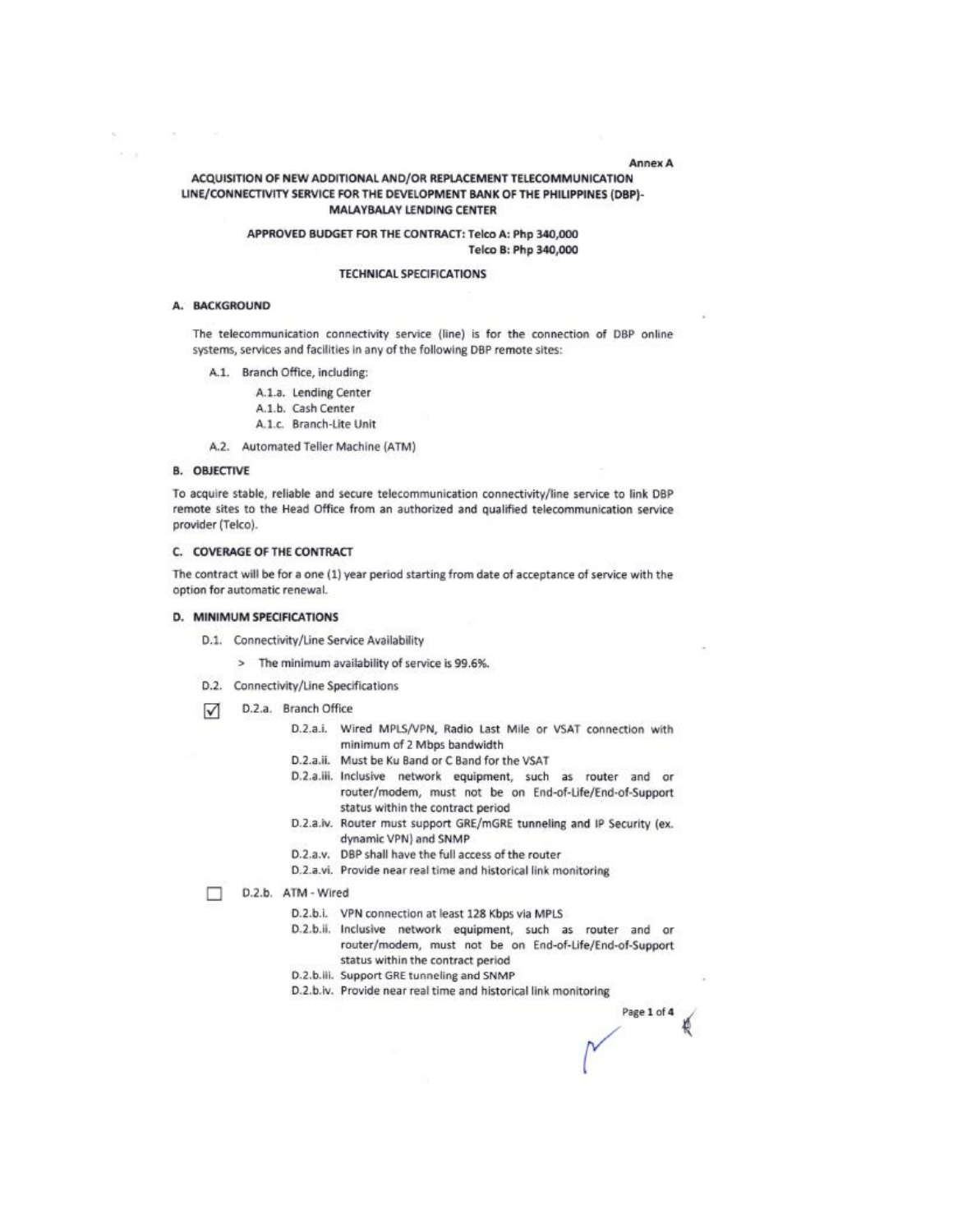ACQUISITION OF NEW, ADDITIONAL AND /OR REPLACEMENT OF TELECOMMUNICATION

- LINE/ CONNECTIVITY SERVICE FOR THE DEVELOPMENT BANK OF THE PHILIPPINES (DBP)
	- $D.2.c.$  ATM Wireless
		- D.2.c.i. Provide data transmission function by public GPRS/ GSM network or higher
		- D.2.a.vii. Inclusive network equipment, such as router and or router/modem, must not be on End-of-Life/End-of-Support status within the contract period
		- D.2.c.ii. Support GRE Tunneling and SNMP
		- D.2.c.iii. Provide GUI access for local and remote management
		- D.2.c.lv. Operate at -30"+75"C temperature
		- D.2.c.v. Has LED status indication
		- D.2.c.vi. Support RJ45 console port:
		- D.2.c.vii. Include: 1 power cord, 2 antennas, 1 console cable, 1 set documentation
		- D.2.c.viii. Provide near real time and historical link monitoring.
		- D.2.c.ix. Meet the average latency requirement of not greater than 200ms measured using the Ping utility or any similar mobile applications
		- D.2.c.x. Meet signal requirement of not less than 2 bars measured using mobile or similar devices capable of said measurement
		- D.2.c.xi. DBP shall have full access to the Modem/Router
	- D.3. Support Services and Incident Management
		- D.3.a. The Telco shall provide 24 x 7 onsite, telephone and email support. For every service unavailability/downtime reported, the response time shall be within thirty (30) minutes.
		- D.3.b. Upon the occurrence of service unavailability/downtime, the Telco shall:
			- D.3.b.i. Conduct problem isolation/resolution and link restoration *activities*
			- D.3.b.ii. Notification via electronic mail (E-mail) and telephone within one (1) hour of the occurrence
			- D.3.b.iii. Minimum of twice a day status report to DBP via E-Mail
			- D.3.b.iv. Estimated time of arrival (ETA) if onsite activities required
			- D.3.b.v. Estimated time of resolution (ETR)
			- D.3.b.vi. Root cause
			- D.3.b.vii. Comply with DBP policies on security and confidentiality during support services.
		- D.3.c. The Telco shall submit an incident report stating the reason/s for the outage and detailing the steps undertaken to resolve a particular problem upon DBP's request.
	- D.4. Service Performance Review
		- > The Telco shall conduct a performance review session at least once every quarter of a year

#### E. TELECOMMUNICATION CONNECTIVITY/LINE REQUIREMENT CLASSIFICATION

The primary objective of the following provisions is to have multiple Telcos per site, providing service redundancy, high availability and avoiding single point of failure.

- E.1. New Telecommunication Line Requirement
	- E.1.a. Covered Sites

Page 2 of 4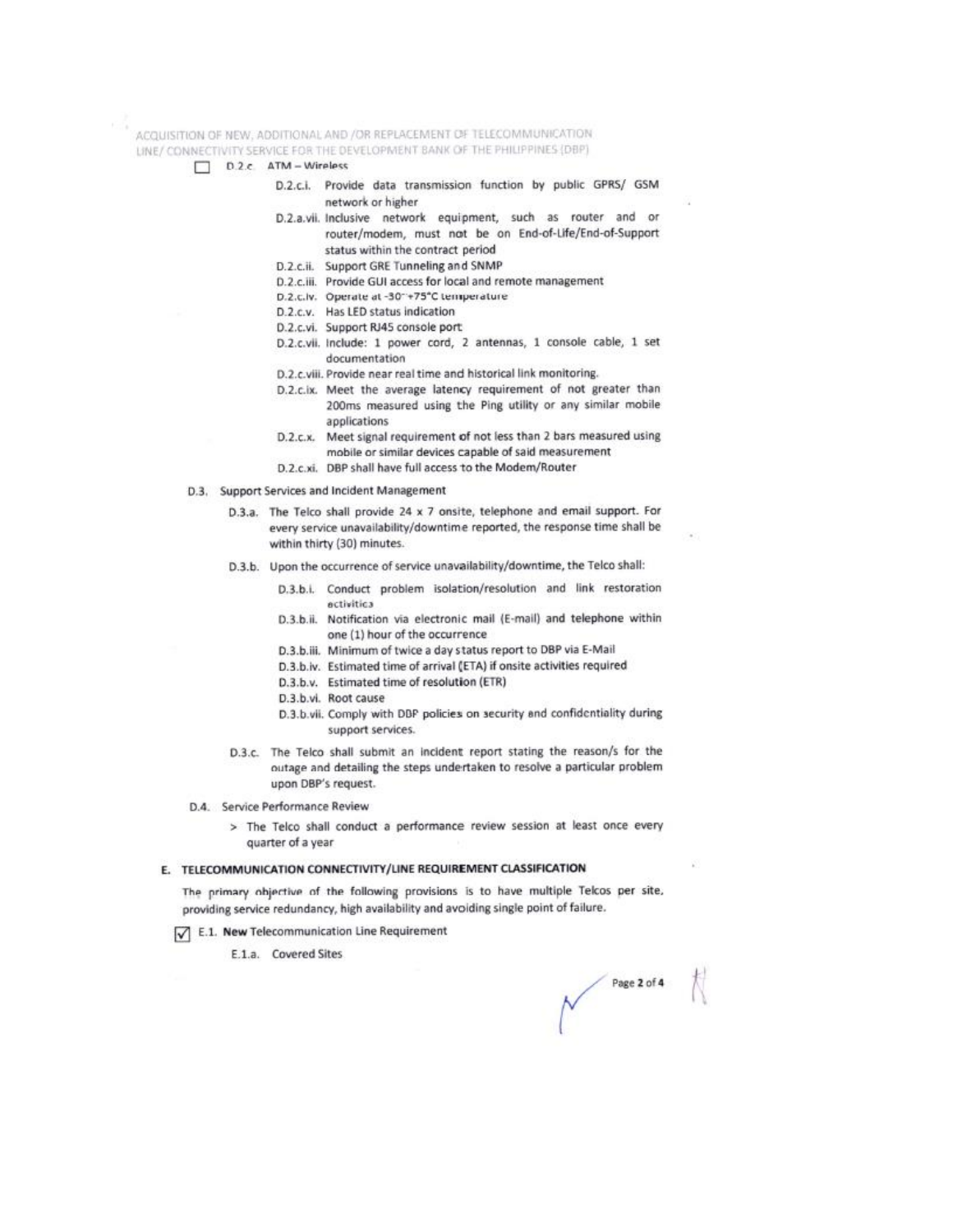ACQUISITION OF NEW, ADDITIONAL AND /OR REPLACEMENT OF TELECOMMUNICATION LINE/ CONNECTIVITY SERVICE FOR THE DEVELOPMENT BANK OF THE PHILIPPINES (DBP)

# > New remotes sites

#### E.1.b. Telco Selection Criteria

> Telecommunication Line for Branch Office

- E.1.b.i. Two (2) different Telcos (Telco A and Telco B) shall be selected
- E.1.b.ii. Telco A is the lowest (winning) provider
- E.1.b.iii. Telco B is the second lowest provider
- Telecommunication Line for Additional ATM Facility of a Branch Office
	- E.1.b.iv. The Telco must be different from the one which has the majority or most of the telecommunication connectivity services provided for the ATM/s of that Branch Office
- E.2. Additional Telecommunication Line Requirement п.
	- E.2.a. Covered Sites
		- > For existing sites with existing telecommunication line/s
	- E.2.b. Telco Exception
		- > The Telco/s of the existing line/s servicing the site shall not be invited and will not be allowed to participate
- E.3. Replacement Telecommunication Line Requirement
	- E.3.a. Covered Sites
		- > For existing sites with existing telecommunication line/s
	- E.3.b. Telco Exception
		- E.3.b.i. For Telco Redundancy Replacement
			- > The Telco of the existing line/s servicing the site including the one to be replaced shall not be invited and will not be allowed to participate
		- E.3.b.ii. Replacement for the Purpose of Telecommunication Line Capacity (Bandwidth) Upgrade
			- The Telco of the other existing line/s servicing the site (i.e., 5 other than the one to be replaced) shall not be invited and will not be allowed to participate
		- E.3.b.iii. For Wircless to Wired Facility Replacement
			- > The Telco of the other existing line/s servicing the site (i.e., other than the one to be replaced) shall not be invited and will not be allowed to participate

# F. DISCONTINUANCE OF SERVICE

DBP can opt to discontinue the service within the contract period without pre-termination fee/s, if the Telco provider fails to meet the required minimum availability of service, specified in item D.1, for three (3) consecutive months (3-strike rule)

G. PAYMENT

The payment shall be in a monthly basis every after the service acceptance.

Page 3 of 4